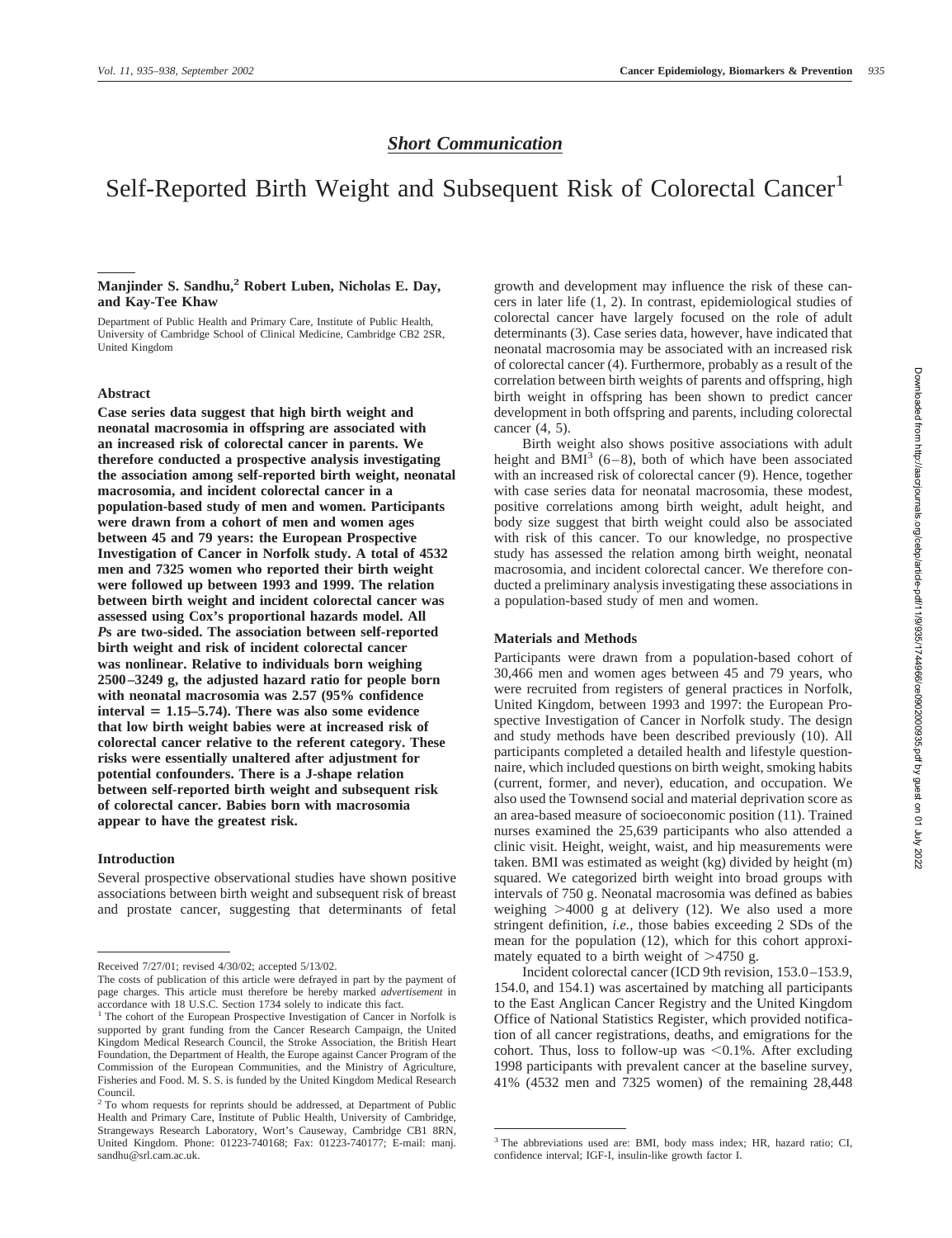|                                              | Birth weight categories (g) |              |              |              |                          |
|----------------------------------------------|-----------------------------|--------------|--------------|--------------|--------------------------|
|                                              | $<$ 2500                    | 2500-3249    | 3250-4000    | >4000        | P for trend <sup>b</sup> |
| Men                                          | $n = 365$                   | $n = 1224$   | $n = 1882$   | $n = 1061$   |                          |
| Birth weight (kg)                            | 1.91(0.46)                  | 3.03(0.18)   | 3.58(0.18)   | 4.52(0.48)   |                          |
| Age $(yrs)$                                  | 57.3(8.8)                   | 57.8 (9.1)   | 57.0(9.1)    | 58.9(9.1)    | 0.007                    |
| Height $(cm)^c$                              | 173.0(7.7)                  | 173.7(6.4)   | 175.5(6.5)   | 176.1(6.7)   | < 0.001                  |
| BMI $(\text{kg/m}^2)^c$                      | 26.6(3.4)                   | 26.3(3.2)    | 26.8(3.5)    | 27.4(3.5)    | < 0.001                  |
| Waist-hip ratio <sup>c</sup>                 | 0.926(0.056)                | 0.927(0.058) | 0.931(0.061) | 0.938(0.062) | < 0.001                  |
| Current smokers (%)                          | 9.4                         | 13.0         | 14.4         | 13.4         | 0.124                    |
| Socioeconomic position <sup>c</sup> $(\%)^d$ | 29.9                        | 23.6         | 25.9         | 28.6         | 0.002                    |
| Women                                        | $n = 1103$                  | $n = 2508$   | $n = 2609$   | $n = 1105$   |                          |
| Birth weight (kg)                            | 2.01(0.41)                  | 2.98(0.19)   | 3.55(0.19)   | 4.40(0.38)   |                          |
| Age $(yrs)$                                  | 58.2(9.1)                   | 57.1(9.0)    | 56.4(9.1)    | 58.6 (9.3)   | 0.641                    |
| Height $(cm)^c$                              | 158.9(6.2)                  | 161.0(6.0)   | 162.3(6.1)   | 163.3(6.0)   | < 0.001                  |
| BMI $(kg/m^2)^c$                             | 26.5(4.3)                   | 25.9(4.4)    | 26.0(4.4)    | 26.9(4.6)    | 0.036                    |
| Waist-hip ratio <sup>c</sup>                 | 0.794(0.062)                | 0.785(0.062) | 0.785(0.063) | 0.791(0.063) | 0.582                    |
| Current smokers (%)                          | 11.0                        | 11.3         | 12.0         | 13.2         | 0.016                    |
| Socioeconomic position <sup>c</sup> $(\%)^d$ | 23.8                        | 25.9         | 26.8         | 24.1         | 0.376                    |

*a* Values are mean (SD) unless otherwise stated.<br> $\frac{b}{c}$  All *Ps* are two-sided.

<sup>c</sup> Based on data from cohort subgroup ( $n = 3889$  for men and  $n = 6204$  for women).<br><sup>d</sup> Proportion in least deprived quartile based on Townsend social and material deprivation score.

| Table 2 HRs and 95% CIs for colorectal cancer according to birth weight category |                                         |                              |                                                                                            |                                                                                                               |
|----------------------------------------------------------------------------------|-----------------------------------------|------------------------------|--------------------------------------------------------------------------------------------|---------------------------------------------------------------------------------------------------------------|
| Birth weight $(g)^a$                                                             | Cases/number                            | Rate (per $1000$ )           | HR $(95\% \text{ Cls})^b$                                                                  | HR $(95\% \text{ Cls})^c$                                                                                     |
| $<$ 2500<br>2500-3249<br>3250-4000<br>>4000                                      | 9/1628<br>11/4266<br>19/4141<br>13/1770 | 1.33<br>0.62<br>1.11<br>1.76 | 1.98 (0.82 to 4.79)<br>$1.00$ (referent)<br>$1.82$ (0.87 to 3.83)<br>$2.54$ (1.14 to 5.67) | $2.16(0.89 \text{ to } 5.22)$<br>$1.00$ (referent)<br>1.83 $(0.87 \text{ to } 3.86)$<br>$2.57$ (1.15 to 5.74) |

*<sup>a</sup>* Sex-standardized birth weight.

*b* Age adjusted.

*<sup>c</sup>* Age and sex adjusted.

participants had data for self-reported birth weight. With respect to incidence of colorectal cancer, there was no difference between individuals who self-reported birth weight and those who did not.

We analyzed the relation between self-reported birth weight and incident colorectal cancer using Cox's proportional hazards model (13). In all models, age was used as the time scale of interest. We assessed model assumptions by comparing plots of cumulative colorectal cancer rates over different birth weight strata. Because information on potential confounders was missing for some cases, we separately examined their possible influence on the effect of birth weight in subgroup analyses. As well as sex-specific and grouped analyses using absolute and sex-standardized birth weights (14), the potential confounding effects of adult height, BMI, waist-hip ratio, smoking status, and socioeconomic position were determined by comparing relative differences between adjusted and unadjusted risk estimates. Linear trends comparing continuous variables with their corresponding categorical and polynomial terms and, possible interactions, were assessed using likelihood ratio tests. All *P*s are two-sided.

## **Results**

During a mean follow-up of  $\geq$ 4 years, colorectal cancer was diagnosed in 52 participants (31 men and 21 women). Distributions of selected sex-specific characteristics by categories of birth weight are shown in Table 1. The only consistent association for both men and women was that for height, which showed a positive linear association with self-reported birth weight.

Although we found a significant linear association between self-reported birth weight as a continuous variable and risk of incident colorectal cancer, with an age- and sex-adjusted HR of 1.41 (95% CI =  $1.01-1.98$ )/1000 g increase in birth weight  $[\chi^2 (1 \text{ df}) = 3.98; P = 0.046]$ , a nonlinear association was confirmed by adding a quadratic term for birth weight. This additional term significantly improved model fit  $[\chi^2 (2 \, df) =$ 8.22;  $P = 0.016$ ]. Additional analyses suggested that the relation between self-reported birth weight and risk of incident colorectal cancer was J-shaped (Table 2). Using the birth weight category that included the nadir of the risk curve as the referent category, we found that, relative to individuals born weighing 2500–3249 g, the age- and sex-adjusted HR for people born with neonatal macrosomia was  $2.57$  (95% CI = 1.15–5.74). Using the more stringent definition for neonatal macrosomia, the equivalent HR was  $4.37$  (95% CI = 1.39– 13.78). There was also some evidence that low birth weight babies were at increased risk of colorectal cancer relative to the referent category. Additional stratification of the lowest birth weight category, reflecting a birth weight of  $\leq$ 2 SDs from the mean, increased the associated relative risk (data not shown). However, this excess risk remained nonsignificant.

Sex-specific Cox models showed similar relations to the sex-stratified models reported in Table 2. In subgroup analyses, the association between birth weight and colorectal cancer was essentially unaltered after adjustment for potential confounders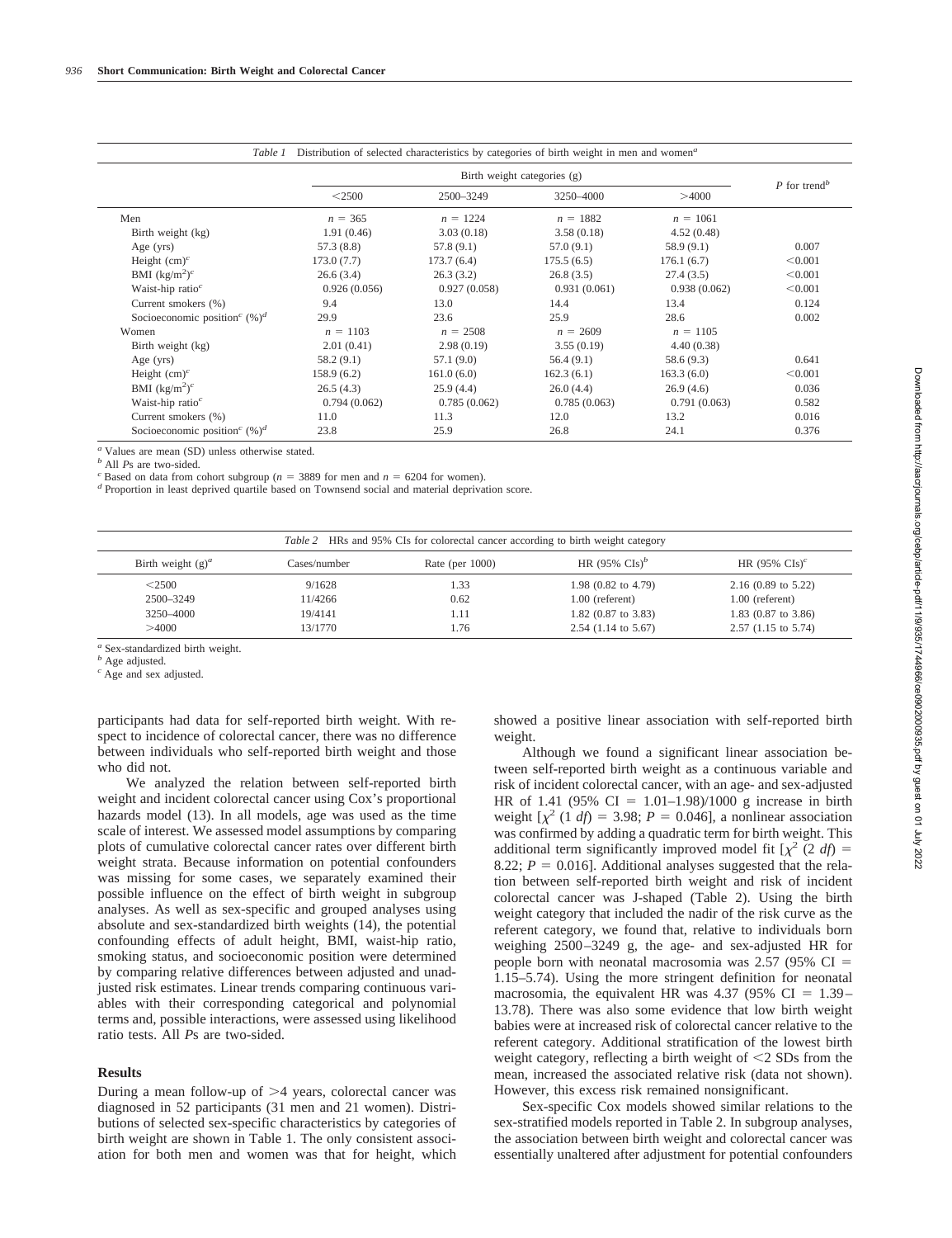| Multivariate HRs and 95% CIs for colorectal cancer according to<br>Table 3<br>birth weight category |              |                           |                           |  |
|-----------------------------------------------------------------------------------------------------|--------------|---------------------------|---------------------------|--|
| Birth weight<br>$(g)^a$                                                                             | Cases/number | HR $(95\% \text{ Cls})^b$ | HR $(95\% \text{ Cls})^c$ |  |
|                                                                                                     |              |                           |                           |  |

| $<$ 2500  | 6/1345  | $1.50$ (0.54 to 4.12)          | 1.44 $(0.52 \text{ to } 4.01)$ |
|-----------|---------|--------------------------------|--------------------------------|
| 2500-3249 | 10/3571 | $1.00$ (referent)              | $1.00$ (referent)              |
| 3250-4000 | 16/3569 | 1.64 $(0.74 \text{ to } 3.61)$ | 1.76 $(0.78 \text{ to } 3.91)$ |
| >4000     | 11/1489 | $2.35$ (1.00 to 5.55)          | $2.63$ (1.10 to 6.29)          |
|           |         |                                |                                |

*<sup>a</sup>* Sex-standardized birth weight.

*<sup>b</sup>* Age adjusted.

*<sup>c</sup>* Adjusted for age, sex, BMI, waist-to-hip, smoking status (current, former and never), height, and Townsend social and material deprivation score.

(Table 3). There were no detectable interactions between birth weight and correlated adult risk factors, although the power for these analyses was limited.

#### **Discussion**

Our data indicate that birth weight may influence risk of colorectal cancer in later life. We found a J-shaped relation between self-reported birth weight and incident colorectal cancer, suggesting that both low and high birth weight babies may be at increased risk. Macrosomic babies appeared to have the greatest risk.

A number of methodological explanations could have accounted for our findings. One limitation of this study was reliance on self-reported birth weight. However, self-reports correlate well with birth records and mothers' reports of birth weight, showing correlations of between 0.6 and 0.8 (2, 15–19). Moreover, birth weight in this cohort showed the expected correlations with adult anthropometry (6–8). The prospective nature of the study also suggests that any misclassification of birth weight is likely to be nondifferential. Measurement of actual birth weight may help clarify the reported associations; however, in the United Kingdom, inter-war maternity records, the main source of birth weight data for this time period, are difficult to trace. One assessment of this approach indicated that -10% of records are likely to be recovered (20).

In this cohort, our self-reported birth weight data also showed the well-established inverse associations between repeated measures of blood pressure, glucose intolerance (19, 21), as defined by serum glycosylated hemoglobin concentrations, and coronary heart disease mortality.<sup>4</sup> Nevertheless, we did not have data relating to other birth characteristics such as length of gestation and ponderal index, which could confound or modify the birth weight-colorectal cancer relation. In addition, confounding or effect modification by other correlates of birth weight and risk factors for colorectal cancer not accounted for in the subgroup analysis, or residual confounding, could explain the associations reported here.

Although only 41% of the cohort reported their birth weight, selection bias is an unlikely explanation for our findings because the rate of colorectal cancer incidence was similar in those who reported birth weight and those who did not. The proportion reporting birth weight is also consistent with other cohort studies in the United Kingdom and United States (15, 17). In addition, loss to follow-up for the complete cohort was -0.1%. More importantly, these analyses compared risk estimates for colorectal cancer based on strata of birth weight; hence, internal validity of the study is unlikely to be affected.

Alternatively, because of the small number of cases, our findings could have been the result of sampling variation. However, our results concord with case series data comparing birth weight of offspring and maternal risk of colorectal cancer (4). In addition, the J-shaped birth weight-cancer relation has been described previously (22).

The precise biological processes underlying our observations are uncertain. However, the interrelation among birth weight, glucose homeostasis, hyperinsulinaemia, and colorectal cancer in adulthood, although speculative, may provide one possible mechanism (23–25).

Neonatal macrosomia can largely be explained by the presence of impaired glucose tolerance or diabetes during pregnancy, although genomic factors, epigenetic processes, and congenital hyperinsulineamic syndromes may also contribute (12, 26). This intrauterine exposure to diabetes, in combination with other factors, may have long-term metabolic and somatic consequences for offspring. Observational investigations in humans, including Native American Pima Indians, and animal experimental studies suggest that macrosomic babies may be at increased risk of obesity, hyperinsulinaemia, and disturbances in glucose homeostasis in later life (6, 7, 21, 27–30), although findings are inconsistent (31).

Inverse and U-shape associations between birth weight and subsequent insulin resistance, impaired glucose tolerance, and noninsulin-dependent diabetes have also been documented (21, 27–29, 32–34). Indeed, a number of birth dimensions have been variously related to components of the metabolic syndrome (21, 34). The low birth weight-noninsulin-dependent diabetes relation has been attributed to programming by impaired fetal growth as a result of undernutrition or placental dysfunction, the so-called thrifty phenotype hypothesis (34), and, alternatively, to genetic determinants (27, 35, 36).

Observational studies have shown that colorectal adenomas and cancer show positive, if moderate, associations with diabetes (37, 38), which are consistent with other prospective reports indicating that hyperglycemia and hyperinsulinaemia are also associated with an increased risk of colorectal cancer (24, 25). These findings have prompted suggestions that hyperinsulinaemia may be the underlying link between diabetes and colorectal cancer (23). More recently, IGF-I and its binding proteins have been implicated in colorectal carcinogenesis (25, 39, 40). In addition, because insulin is an important regulator of IGF-I bioavailability, insulin may indirectly promote colorectal carcinogenesis through pathophysiological changes in the levels of circulating IGF-I (25). IGF-I and its binding proteins are also associated with fetal growth (41). Thus, factors influencing hyperinsulinaemia, IGF-I and its binding proteins, and glucose homeostasis in adulthood, modified by determinants of intrauterine growth, might alter the risk of colorectal cancer.

In conclusion, our data support a possible association between birth weight and subsequent risk of colorectal cancer. Conceivably, these associations may be the result of methodological limitations, limited study size, or residual confounding. Furthermore, although we have outlined a potential mechanism, the precise biological processes underlying these associations are unclear. Additional large-scale analyses of the birth weightcolorectal cancer relation may clarify this finding and its relative importance to other established adult risk factors.

#### **Acknowledgments**

<sup>&</sup>lt;sup>4</sup> M. S. Sandhu, R. Luben, and K. T. Khaw, unpublished data.

We thank all participants and the general practitioners that have helped with this study and the nurses, technicians, and the staff of the European Prospective Investigation of Cancer Coordinating Center.